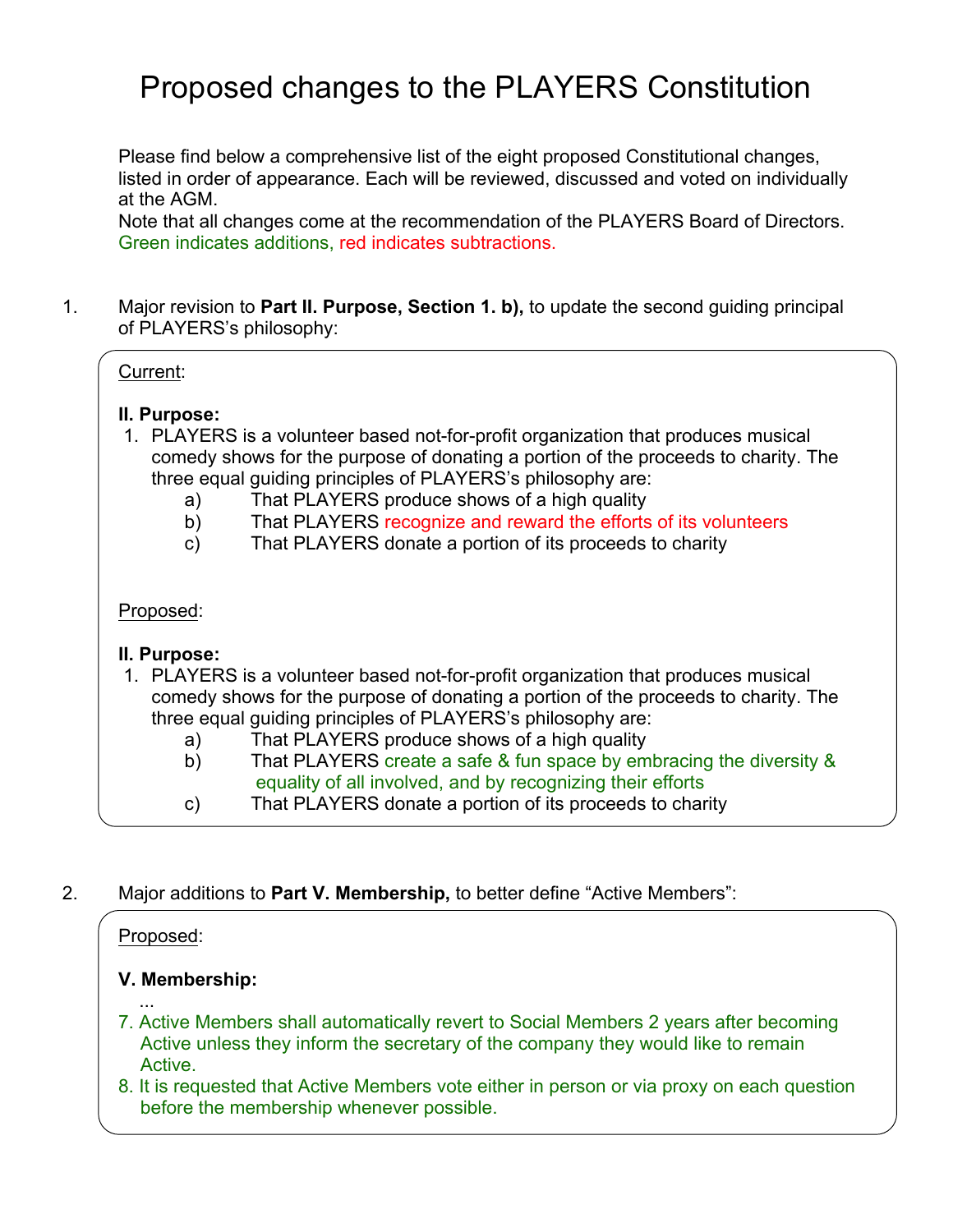3. Minor revision to **Part VI. The Board of Directors, Section 2. a)** to clarify the intention of how the executive is chosen:

#### Current:

- 2. The Board must be composed of Active Members of PLAYERS:
	- a) The positions of President and Vice President shall be filled by preferential ballot at the first Board meeting following the AGM. Only current Board Members are eligible to run for President or Vice President, and only current Board Members can vote in this election. It is recommended that those running for these positions have previously served on the PLAYERS Board of Directors. The terms of President and Vice President shall be three (3) years, staggered so that one new executive is elected each year.

#### Proposed:

- 2. The Board must be composed of Active Members of PLAYERS:
	- a) The positions of President and Vice President shall be filled by preferential ballot at the first Board meeting following the AGM. Only current Board Members are eligible to run for President or Vice President, and only current Board Members can vote in this election. It is recommended that those running for these positions have previously served on the PLAYERS Board of Directors. The terms of President and Vice President shall be three (3) years, staggered so that one executive position is elected each year.
- 4. Minor revision to **Part IX. Elections, Section 5** to update the definition of when the President can vote at the AGM:

#### Current:

5. The President shall cast a vote only in the event of a tie.

#### Proposed:

5. The President shall cast a vote in the event of a tie.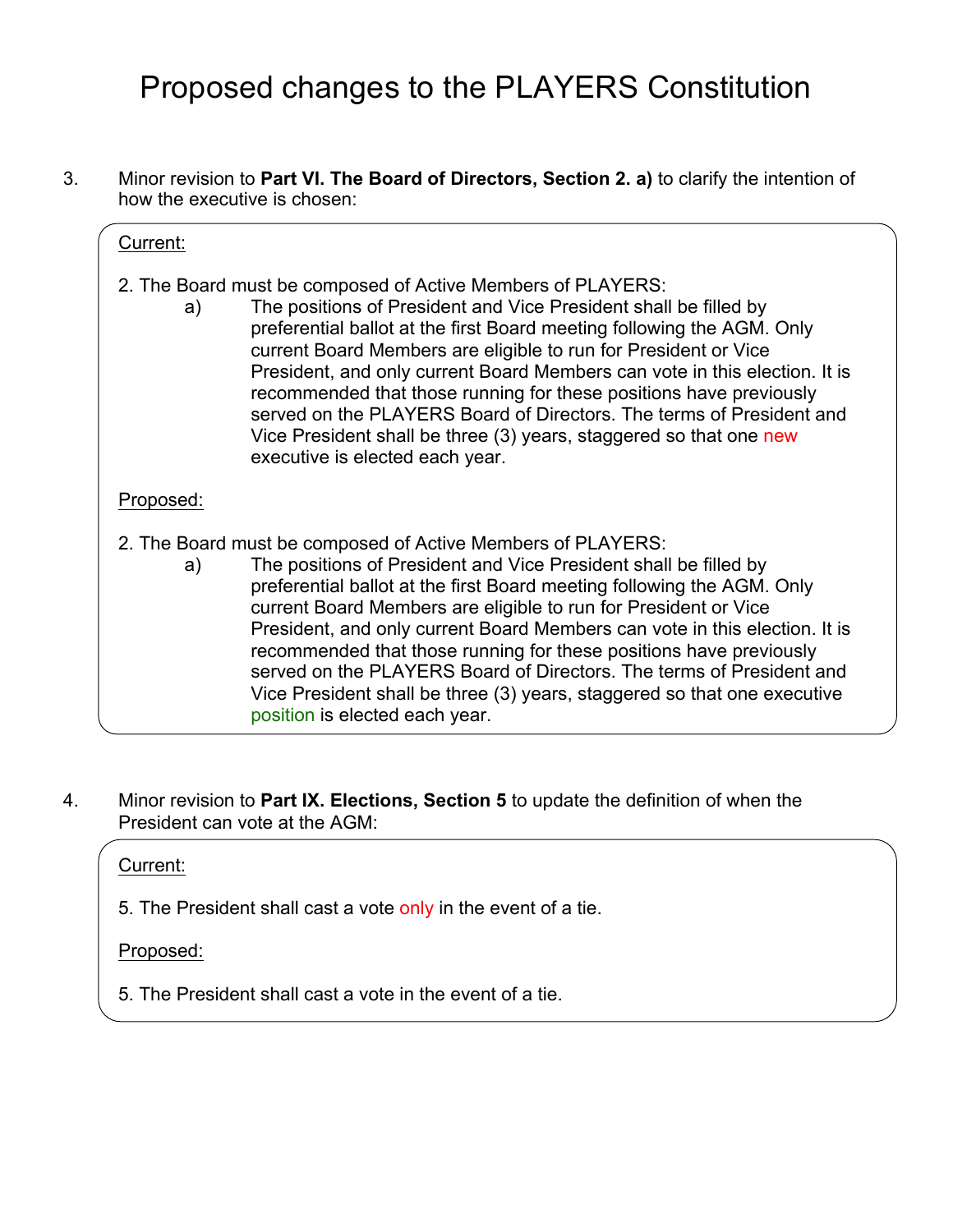5. Major revision to **Bylaw I. Roles and Duties of the Board of Directors, Section 1. a)** to update the definition of when the President can vote within Board Meetings:

| Current:  |                                                                                                                                                        |
|-----------|--------------------------------------------------------------------------------------------------------------------------------------------------------|
| a)        | The President shall act as Chair of all meetings and shall have the power<br>to vote on any motion or in any election only in the case of a tied vote. |
| Proposed: |                                                                                                                                                        |
| a)        | The President shall act as Chair of all meetings and shall have the power<br>to vote on any motion or in any election.                                 |

6. Minor addition to **Bylaw I. Roles and Duties of the Board of Directors, Section 1**. to put in place a new tie breaking procedure at meeting of the Board of Directors:

Note: This would not be required if item 5 above is not ratified by the PLAYERS Membership.

# Proposed: **I. Roles and Duties of the Board of Directors:**  ... 10. In the event of a tied vote, the following procedure would be put into action: - The vote will be tabled until those members of the Board who were unable to vote in person or by proxy can vote. - If there remains a tie after all Board members have voted, then debate will be re-opened and a new vote held. - If there still remains a tie, the motion would fail to pass.